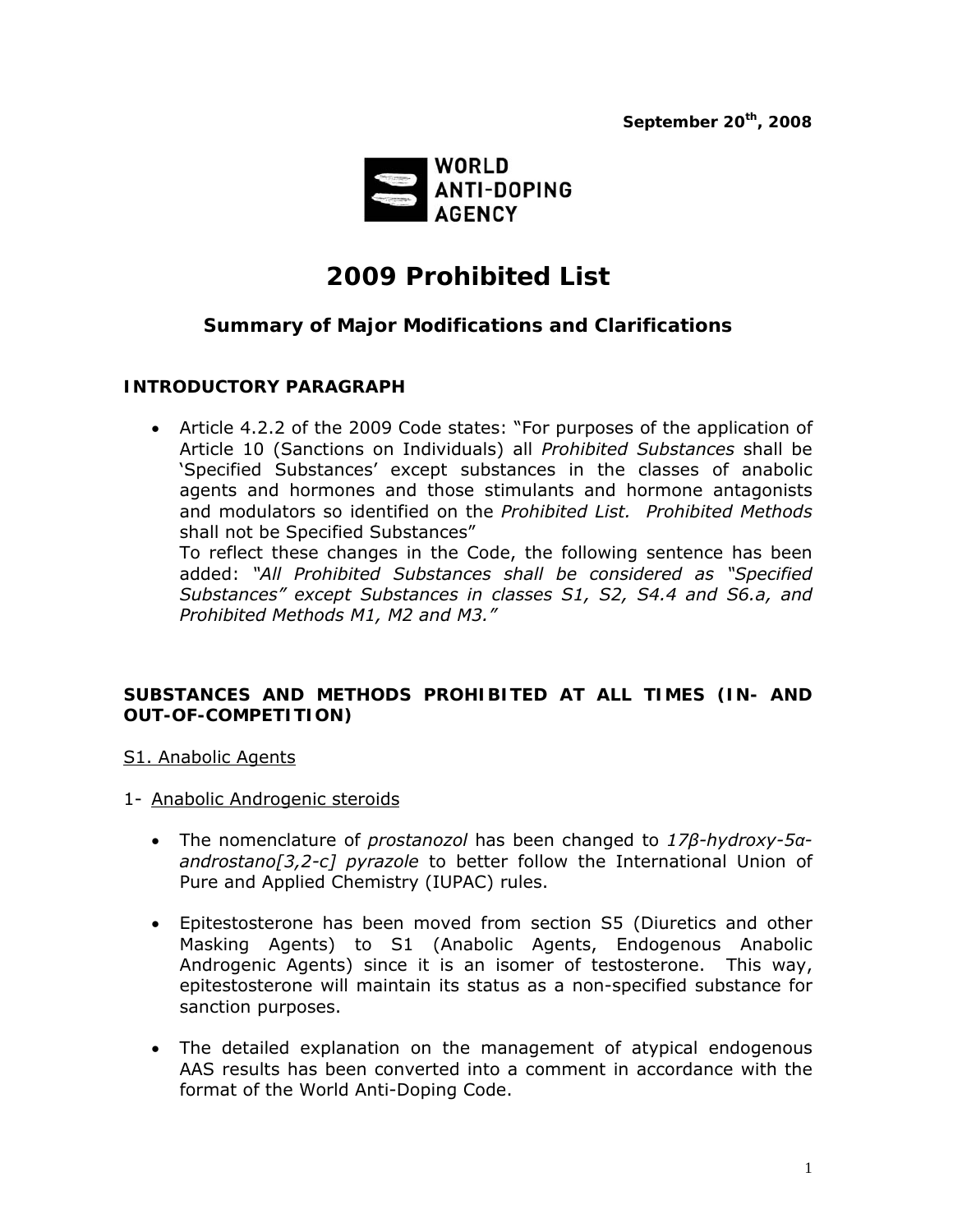## S2. Hormones and Related Substances

- In order to reflect the heterogeneity of new EPO-like substances in development, "Erythropoietin" has been replaced by "Erythropoiesis-Stimulating Agents".
- LH, CG clearly named as the Gonadotrophins which are prohibited in males.
- The explanatory note at the end of this section has been converted into a comment in accordance with the format of the World Anti-Doping Code.

# S3. Beta-2 Agonists

- In compliance with the 2009 Code, references to Abbreviated TUEs have been removed.
- Inhaled formoterol, salbutamol, salmeterol and terbutaline require a Therapeutic Use Exemption in accordance with the new International Standard for Therapeutic Use Exemptions.
- The presence of salbutamol in urine in excess of 1000 ng/mL will be considered an *Adverse Analytical Finding* unless the *Athlete* proves, through a controlled pharmacokinetic study, that the abnormal result was the consequence of the use of a therapeutic dose of inhaled salbutamol. A controlled pharmacokinetic study must be conducted in a hospital environment or a reference center for the medical condition concerned, where the administered dose(s) can be rigorously monitored and the quality of the analysis documented.

# S5. Diuretics and Other masking Agents

- As explained above, epitestosterone has been moved to section S1.
- Alpha reductase inhibitors are no longer prohibited. They have been rendered ineffective as masking agents by closer consideration of steroid profiles.
- The word "intravenous administration" now precedes the examples of plasma expanders albumin, dextran, hydroxyethyl starch, to reflect that these substances are only prohibited when administered by this route; mannitol has been added as an example. Mannitol by inhalation is permitted e.g. to perform bronchial provocation testing in asthma.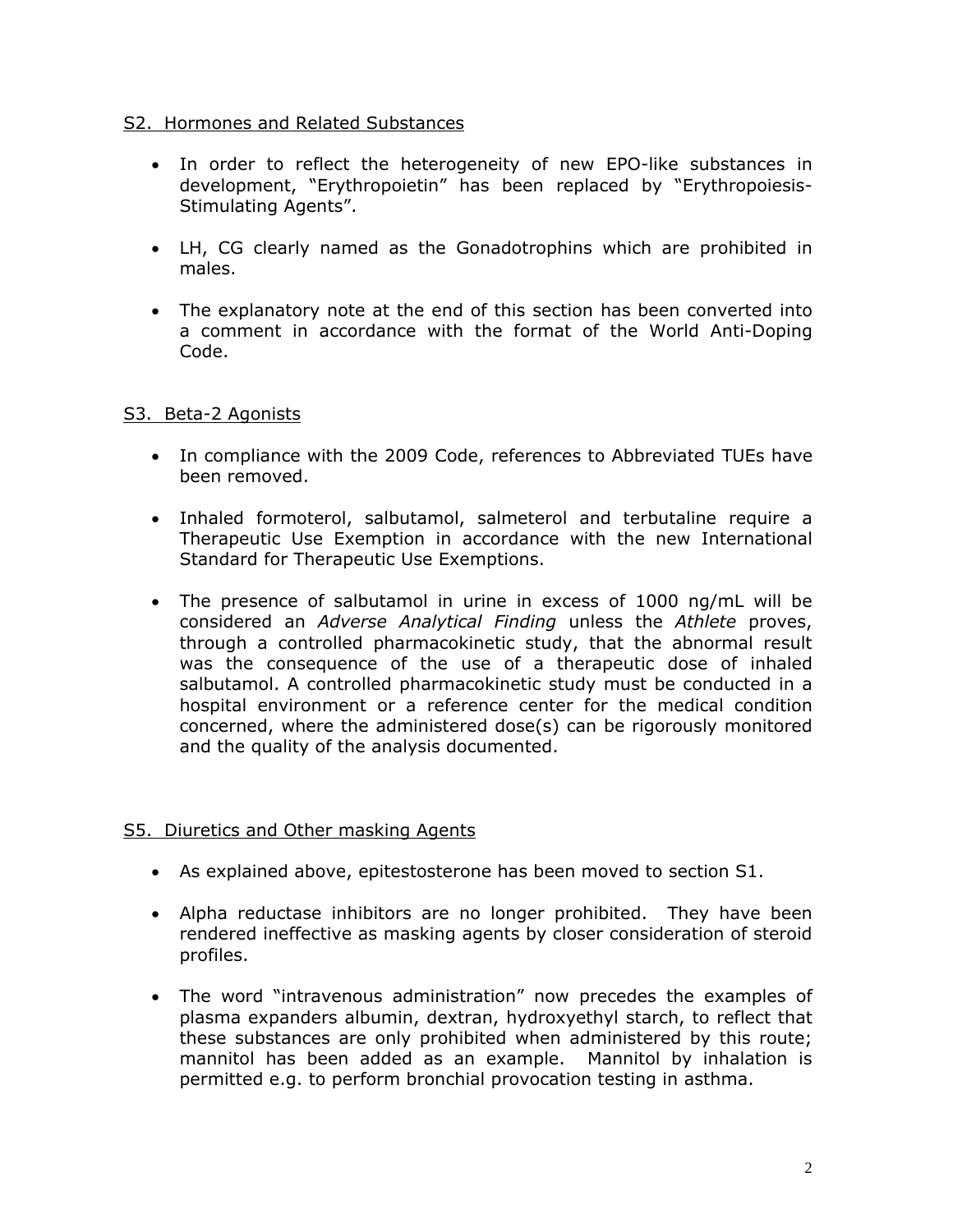• It is stated that the carbonic anhydrase inhibitors dorzolamide and brinzolamide, when administered topically in the eye, are not prohibited. The rationale behind this exception is these drugs do not have a diuretic effect when topically applied.

# **PROHIBITED METHODS**

## M2. Chemical and Physical Manipulation

• Intravenous infusions are prohibited and thus require a Therapeutic Use Exemption except in the management of surgical procedures, medical emergencies or clinical investigations.

The intent of this section is to prohibit hemodilution, overhydration and the administration of prohibited substances by means of intravenous infusion. An intravenous infusion is defined as the delivery of fluids through a vein using a needle or similar device.

The legitimate medical uses of intravenous infusions that follow are not prohibited:

- 1. Emergency intervention including resuscitation;
- 2. Blood replacement as a consequence of blood loss;
- 3. Surgical procedures;
- 4. Administration of drugs and fluids when other routes of administration are not available (e.g. intractable vomiting) in accordance with good medical practice, exclusive of exercise induced dehydration.

Injections with a simple syringe are not prohibited as a method if the injected substance is not prohibited and if the volume does not exceed 50 mL.

#### M3. Gene Doping

- The definition of Gene Doping has been reworded in order to reflect new technologies in this field.
- Peroxisome Proliferator Activated Receptor δ and AMP-activated protein kinase axis agonists have been added based on recent scientific data.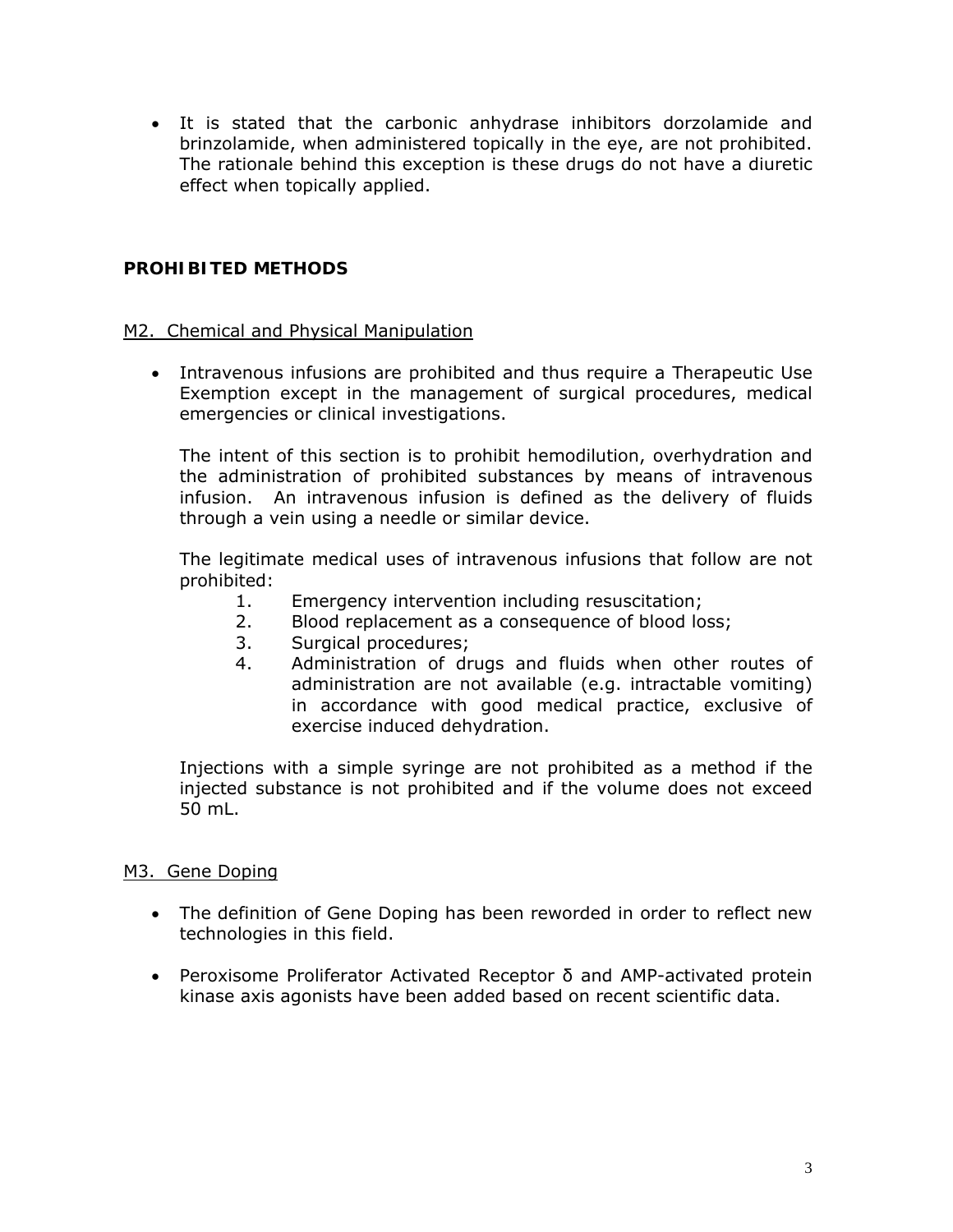## **SUBSTANCES AND METHODS PROHIBITED IN-COMPETITION**

#### S6. Stimulants

• Based on the article 4.2.2 of the revised Code the List Committee addressed all stimulants named in the 2008 Prohibited List and categorized them as specified or non-specified. The ability to enhance performance in sports, the risk to health, general use in medicinal products, legitimate market availability, their illicit use, legal/controlled status, history and potential of abuse in sports, their metabolism into amphetamine and/or metamphetamine, the likelihood of approval for Therapeutic Use Exemptions, and their pharmacology were taken into consideration. All the non-specified stimulants are named in section S6.a, while a list of examples of specified stimulants are included in section S6.b.

• Before considering the reintroduction of pseudoephedrine it was found that more information is needed and a research project is initiated to that effect. As for now, pseudoephedrine remains in the Monitoring Program.

#### S9. Glucocorticosteroids

- In compliance with the 2009 Code, references to Abbreviated TUEs have been removed.
- In accordance with the International Standard for Therapeutic Use Exemptions, a declaration of use must be completed by the *Athlete* for the administration of glucocorticosteroids by intraarticular, periarticular, perintendinous, epidural, intradermal and inhalation routes.
- No TUE or declaration of use is required for topical administration of glucocorticosteroids

# **SUBSTANCES PROHIBITED IN PARTICULAR SPORTS**

#### P1. Alcohol

- The doping violation threshold for blood and breath alcohol (ethanol) has been harmonized for all International Federations to 0.1 g/L.
- At the request of the Federation International de Quilleurs (FIQ), Ninepin Bowling is included. WADA List Committee also included Tenpin bowling since this discipline is also part of FIQ.